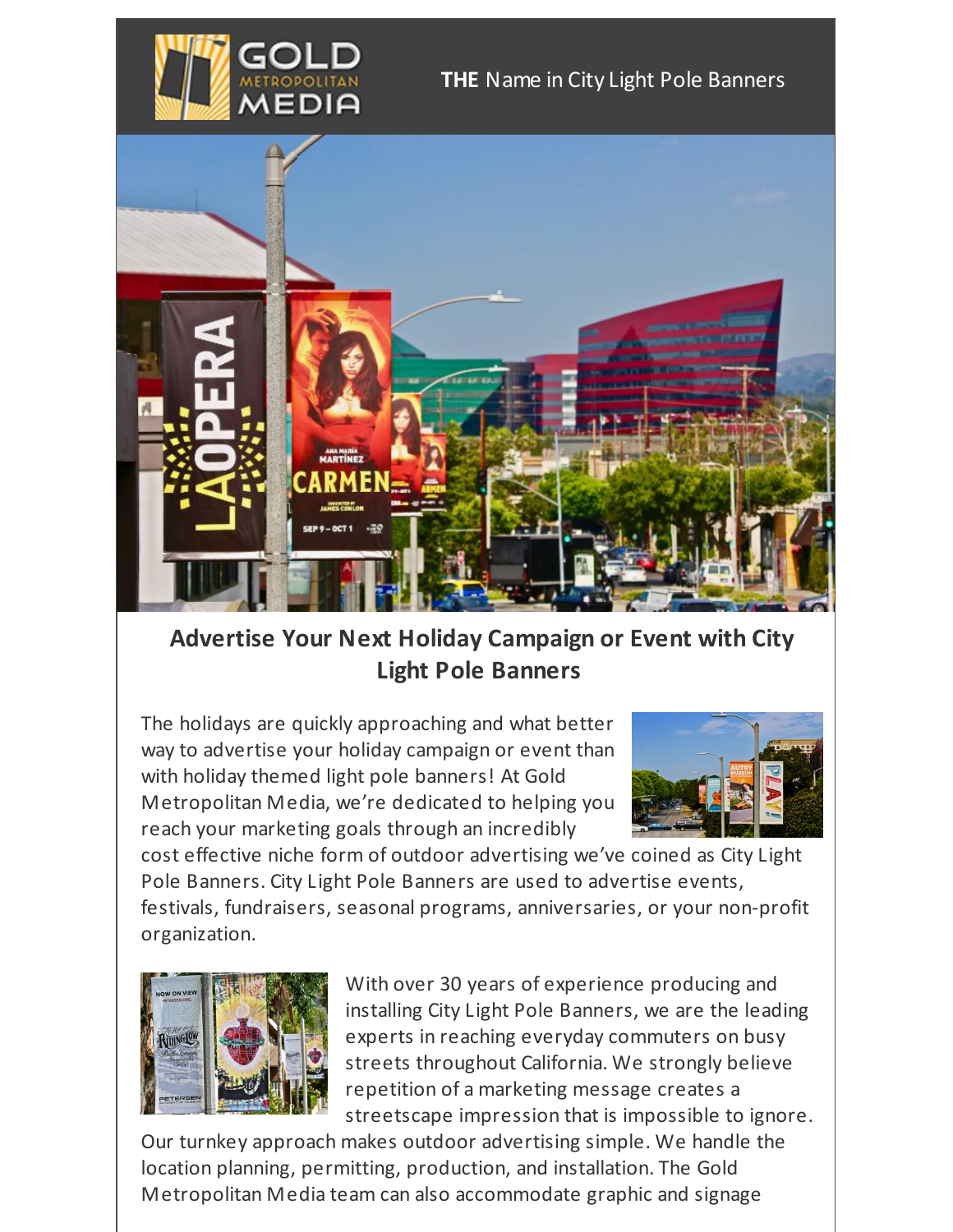needs beyond City Light Pole Banners.

Contact us today to learn more about City Light Pole Banners for your holiday campaign or event!



## **Gold Metropolitan Media Celebrates Its Anniversary**

The Gold Metropolitan Media team has been creating City Light Pole Banner campaigns for over 30 years. The team started in 1984, under the name Gold Graphics, decorating event venues and city streets with light pole banners for the Olympic games in Los Angeles. This summer marks the third anniversary of the opening as Gold Metropolitan Media! We're celebrating with a blast from the past with these 1990 Hollywood Bowl banners demonstrating that the Gold Metropolitan Media team continues to be the leading experts in City Light Pole Banner campaigns.



**Contact Us Today! (800) 755-9GMM**